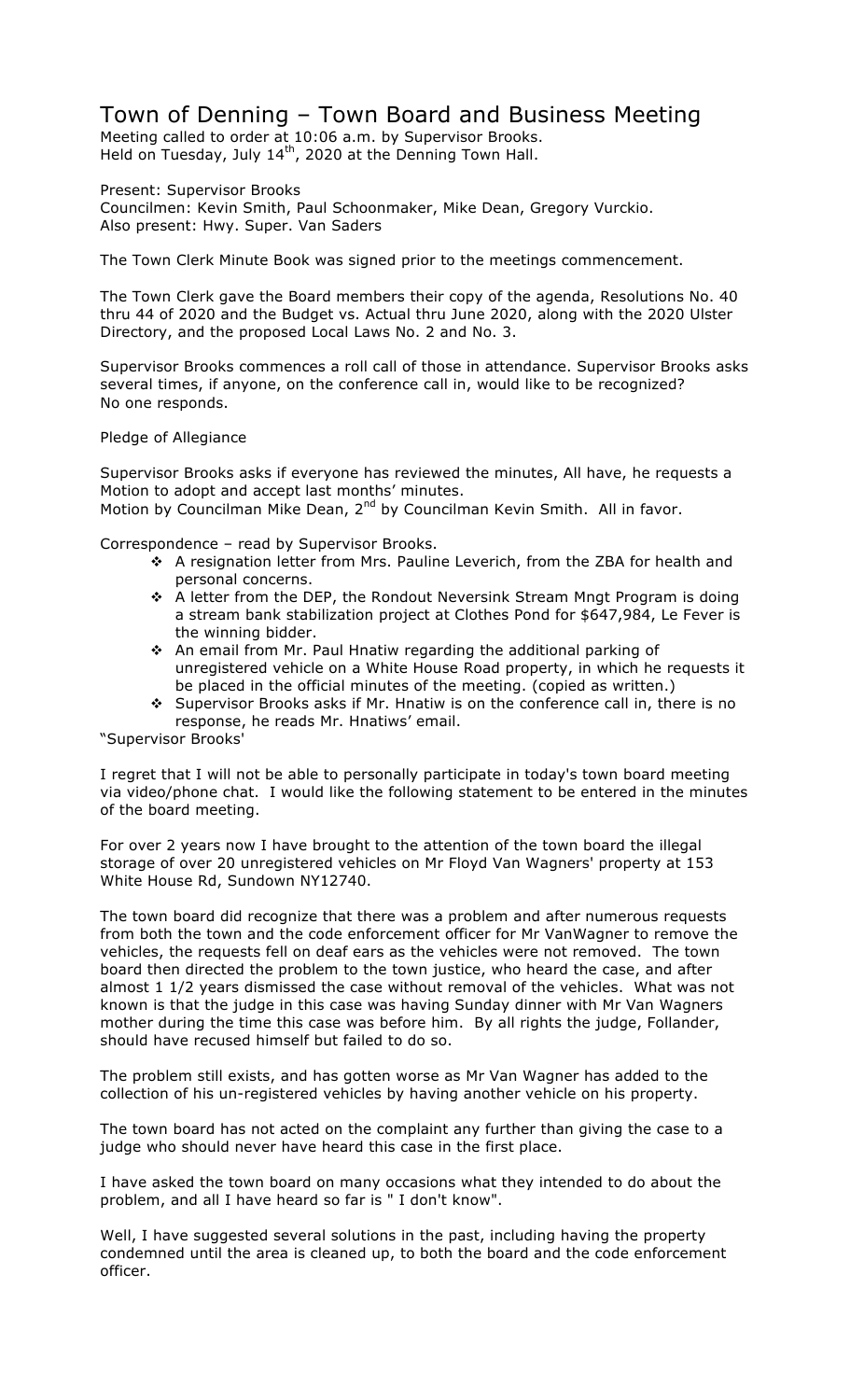AGAIN, the problem still exists, and I invite members of the board to take a ride up to 153 White House Rd and look at the problem themselves, you can see the vehicles from your vehicle without setting foot on Mr Van Wagners property.

I hope that the town board takes this complaint seriously and acts on it soon.

Respectfully submitted, Paul Hnatiw Sundown NY"

- $\div$  Supervisor Brooks remarks, he had cleaned up some of the vehicles, the Judge had dismissed the tickets. He asks the Town Board for ideas, saying we have a written compliant.
- ❖ Discussion follows.
- ! The Supervisor will notify Code Enforcement Officer, Mr. Karl von Hassel to do an onsite inspection and issue what ever citations he feels is necessary.
- \* Councilman Dean comments there is no other option.

Highway Report by Highway Superintendent Dan Van Saders.

- $\circ$  He has met with the Stream Program regarding several projects: a tree slide on Wild Cat Mtn. Road, an issue at the property border for NYS and the Frost Valley YMCA, saying the stream will never go back in the original channel with the huge amount of material in there now.
- o Graded Coons, Dinch, Wild Meadow Roads.
- o Loader back in service.
- $\circ$  The 04' is in the shop with an oil pressure issue.
- o NYS trucks are parking at the highway barn and leaving material to be used for the new fire tower parking lot, on the Y storage lot.
- o Supervisor Brooks asks if he will begin chip sealing in a few weeks and what roads will be chipped sealed, response yes, he will do Denning and Red Hill Roads.
- o Hwy. Super. Van Saders opens a brief discussion on storage of the material while chipping.
- o Hwy. Super. Van Saders asks if the storage building project is being done this year.
- $\circ$  Supervisor Brooks replies yes, there is a new representative, as Neil the previous representative was furloughed, due to Covid 19 cut backs, however, the project is back on track and will move forward with the foundation bidding.
- o Supervisor Brooks thanks Hwy. Super. Van Saders for working with the crew, rolling the patches and lifting their spirits.

Planning Board: No Report by Liaison, Councilman Kevin Smith

The meeting had been cancelled due to the Covid -19, as is this month.

All of the vouchers have been audited and signed by the Councilmen, as presented by Supervisor Brooks and/or Hwy. Super. Van Saders.

Highway Pre Pay Vouchers presented by Hwy. Super. Van Saders. (see Warrant #7 Pre-Pay, voucher #21-25) Healthcare Reimbursement Acct. DA9060.8 \$2,500.00 MVP Healthcare, Inc. DA9060.8 \$11,275.81 Trust & Agency Acct. A9030.8 \$766.80, \$766.10, \$904.56.

Highway Vouchers presented by Hwy. Super. Van Saders. (see Warrant #7, voucher #72-86) Advance Auto DA5130.4 \$1,239.80. Bottini Fuel Corp. DA5110.4 \$368.27. Buddenhagen's FordDA5130.4 \$94.39. Callanan Industries DA5110.4 \$1,931.46. Fleetpride DA5130.4 \$186.5. Home Depot Credit DA5130.4 \$171.24, \$106.44. HO Penn Machinery Co. DA5130.4 \$325.44. Hudson River Truck & Trailer DA5130.4 \$358.63. Liberty Home & Garden DA5110.4 \$89.95 Liberty Trading Post DA5130.4 \$55.79. Montage Enterprises DA5140.4 \$696.60. North East Parts Group DA5130.4 \$1,017.39. Superior Building Supply DA5110.4 \$74.97.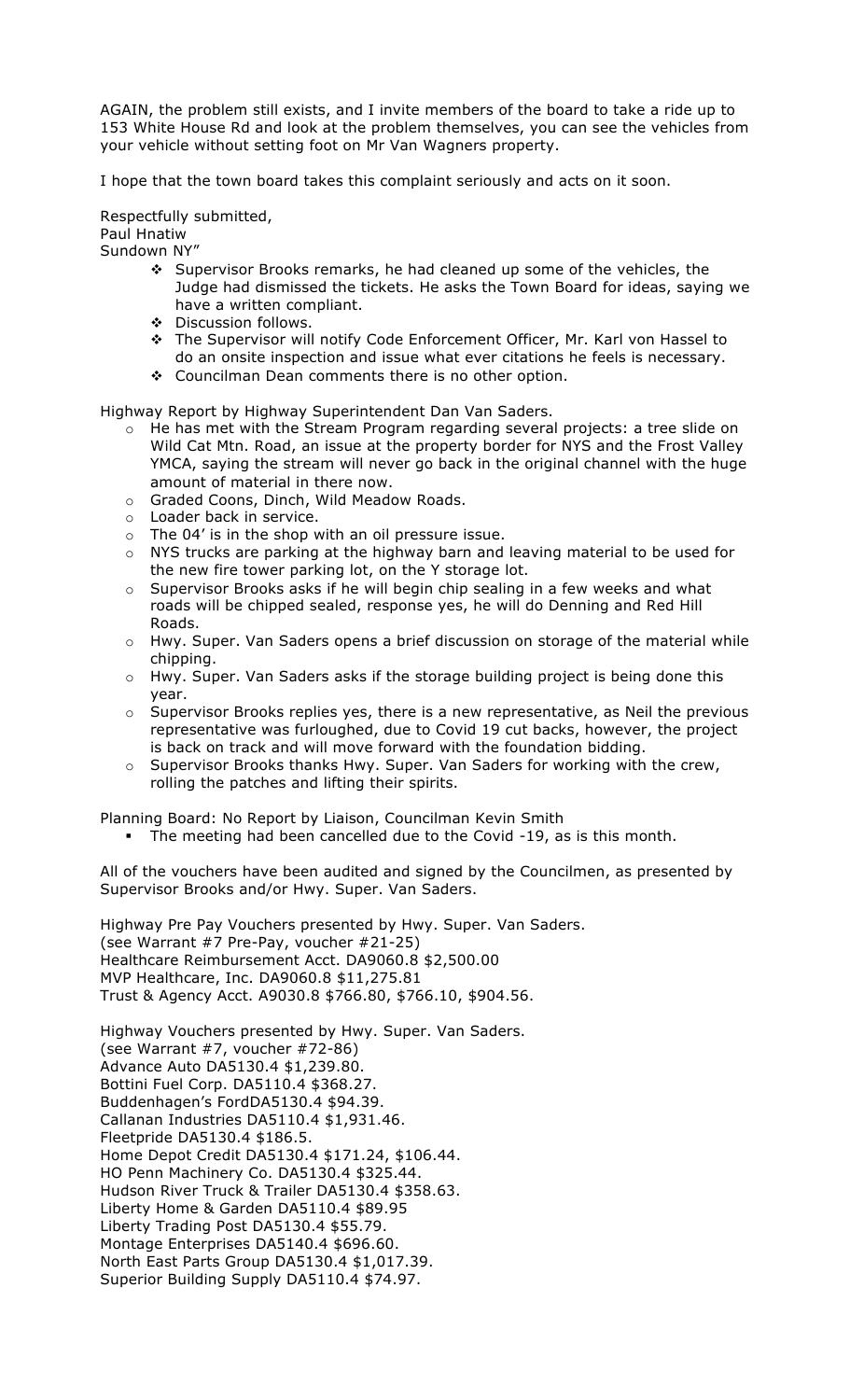Tractor Supply Co. DA5130.4 \$16.99.

General Pre Pay Vouchers presented by Supervisor Brooks. (see Warrant #7PP, voucher (#42-52) Central Hudson A8160.4 \$34.33, A1620.4 \$127.53, A5132.4 \$292.35, A5132.4 \$124.65. Healthcare Reimbursement Acct. A9060.8 \$2,500.00. MVP Health Care DA9060.8 \$8,059.68, \$71.50. Time Warner Cable A1620.4 \$208.00, A5132.4\$158.57 Dept. of the Treasury A9060.8 \$29.64 Trust & Agency Acct. DA9030.8 \$307.43, \$729.86, \$260.00. General Vouchers, presented by Supervisor Brooks. (see Warrant #7, vouchers (93-109) Bottini Fuel Corp. A1620.4 \$228.89 Central Hudson A5182.4 \$121.31. Grahamsville First Aid A4540.4 \$ 4,811.50. Home Depot A8160.4 \$470.86, A1620. 299.00 Carl Landon A1460.4 \$149.75. Richard Lowe A8160.4 \$2,529.19 Cindy Mickelson A1220.4 \$55.00, \$484.89. Joy Monforte T.C. Petty Cash Reimbursement A1410.4 \$ 25.32 Joy Monforte A1410.4 \$56.80. MVP Health Care DA9060.8 \$8,059.68, \$71.50. NYSTC Assoc. A1410.4 \$75.00. Prestige Towing & Recovery A8160.4 \$250.00 Quill A1110.4 \$261.54, A5132.4 \$46.64 Spectrum A5132.4 \$160.49. UCRRA A8160.4 \$2642.14, \$3,796.37. Karl von Hassel A3620.4 \$411.00. WLG A1620.4 \$2.50.

Capital Vouchers, Sewage Disposal, presented by Supervisor Brooks. (see Warrant #C7, vouchers (1-3) Delaware Bulldozing Corp. A8130.4 \$ 500.00, \$19,549.35. Sheeley Oil Excavating A8130.2 \$816.00.

Resolution No. 40 of 2020 read by Supervisor David Brooks. **WHEREAS** New York State General Municipal Law Sections 103 and 104-4 permit the pre-audit function of vouchers, as a form of internal controls in the checking of claims and supporting documentation. And

**WHEREAS** the Sections 118 and 119 of New York State Municipal Law also authorize the auditing authority to approve of Said vouchers. AND

**WHEREAS** the Office of the New York State Comptroller Division of Local Governments and Accountability: Budgets and Finances also approves of this method.

**NOW THEREFORE BE IT RESOLVED** that the Town of Denning Town Board **HEREBY** approves of and authorizes payment of the following Warrants:

Highway Fund Warrant No. 7 Prep Pay Vouchers #21-25.

Highway Fund Warrant No. 7 Vouchers #72-86.

General Fund Pre- Pay Warrant No. 7 Vouchers #42-53.

General fund Warrant No.7 Vouchers #93-110.

Capital Sewage Disposal Vouchers Warrant No. 7 Vouchers #1-3

**Whereupon**, the Resolution was put to a vote, and recorded as follows: Motion to adopt and approve by Councilman Paul Schoonmaker, 2<sup>nd</sup> by Councilman Mike Dean. Roll Call Vote: Councilman Mike Dean AYE Councilman Paul Schoonmaker AYE Councilman Kevin Smith AYE Councilman Gregory Vurckio AYE Supervisor David Brooks AYE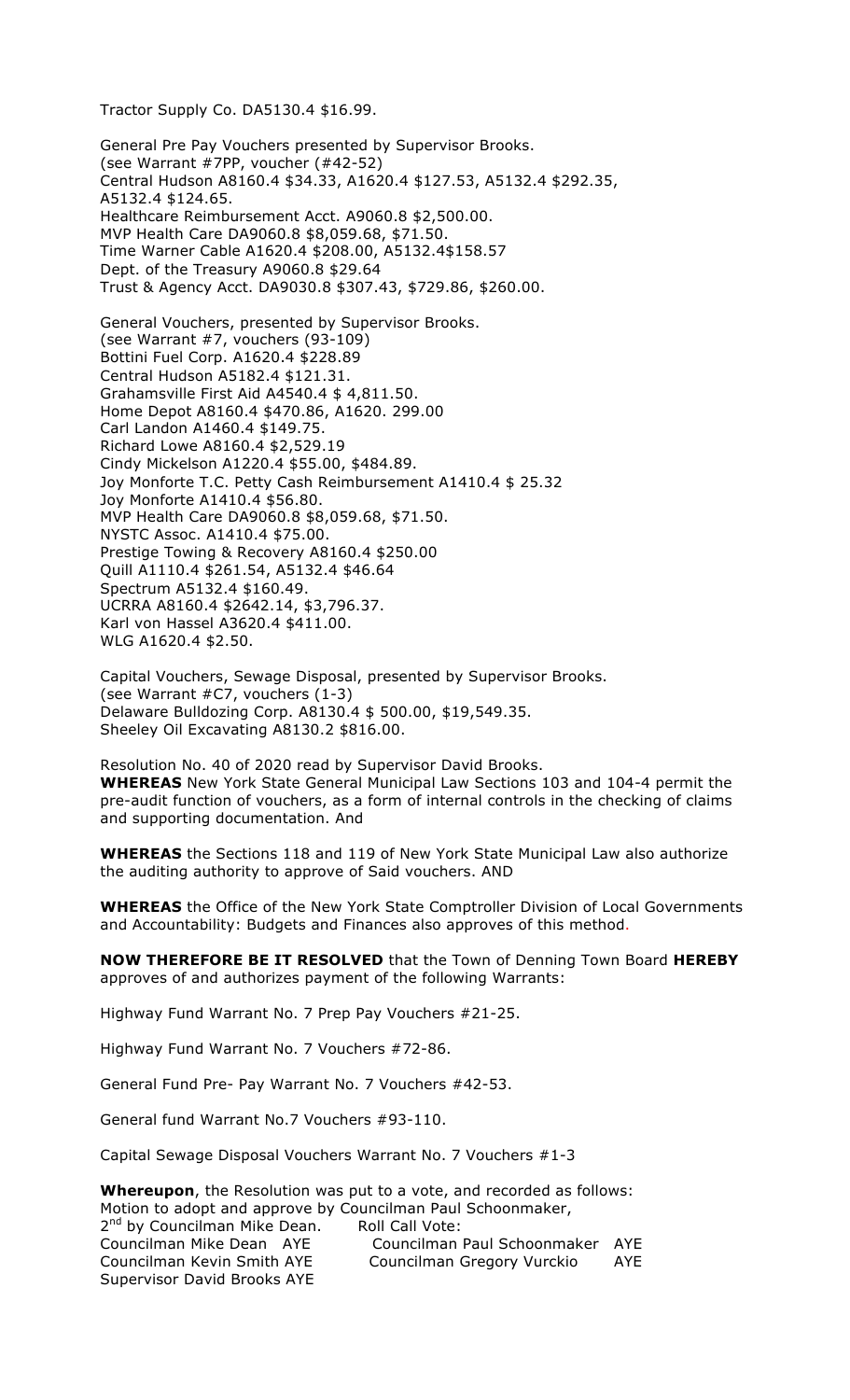Motion carried following a unanimous roll call vote. Supervisor Brooks requests' Judge Follender join in the conversation as he had requested to be placed on the agenda, there is no response.

Resolution No. 41 of 2020 read by Supervisor David Brooks. **WHEREAS** New York State Archives has updated the MU1 Retention Schedule, previously adopted and utilized by the Town of Denning and

**WHEREAS** the Denning Town Clerk, as the Records Management Officer, has requested this resolution, as it is necessary, to maintain order of the Town of Denning records, and to apply for a New York State Archive grant, you must adopt the MU1 Retention Schedule.

**NOW THEREFORE BE IT RESOLVED,** by the Town Board of Town of Denning that *Records Retention and Disposition Schedule MU-1*, issued pursuant to Article 57-A of the Arts & Cultural Affairs Law, and containing legal minimum retention periods for local government records, is hereby adopted for use by all officers in legally disposing of valueless records listed therein.

**FURTHER RESOLVED,** that in accordance with Article 57-A:

(a) only those records will be disposed of that are described in *Records Retention and Disposition Schedule MU-1* after they have met the minimum retention periods described therein;

(b) only those records will be disposed of that do not have sufficient administrative, fiscal, legal, or historical value to merit retention beyond established legal minimum periods.

**Whereupon**, the Resolution was put to a vote, and recorded as follows: Motion to adopt and approve by Councilman Gregory Vurckio,

2<sup>nd</sup> by Councilman Kevin Smith. Roll Call Vote: Councilman Mike Dean AYE Councilman Paul Schoonmaker AYE Councilman Kevin Smith AYE Councilman Gregory Vurckio AYE Supervisor David Brooks AYE Motion carried following a unanimous roll call vote.

Resolution No. 42 of 2020 read by Town Clerk Joy Monforte. **WHEREAS** New York State Town Law section § 27 and Public Officers Law § 3 require town officers and those positions "which involve some exercise of independent judgment and cam make decisions that are binding on the town" to be residents of the town. And

**WHEREAS** "towns can use their home rule authority to adopt a local law to expand the residency requirement of appointed officers". And

**WHEREAS** the Town of Denning Town Board desires to be in full compliance of both laws.

**NOW THEREFORE BE IT RESOLVED** that the Town Board of the Town of Denning **HEREBY** sets August 11<sup>th</sup> 2020, providing the meeting is held that day, depending on the Governors Executive Order, as the date for the public hearing for Local Law No. 1 of 2020. Titled: Waiver of Residency Requirement for the Code Enforcement / Zoning Officers/Flood Plan Mgr. scheduled to start prior to the scheduled Town Board / Business meeting at the Denning Town Hall to commence at 6 pm.

**Whereupon**, the Resolution was put to a vote, and recorded as follows: Motion to adopt and approve by Councilman Paul Schoonmaker, 2<sup>nd</sup> by Councilman Mike Dean. Roll Call Vote: Councilman Mike Dean AYE Councilman Paul Schoonmaker AYE Councilman Kevin Smith AYE Councilman Gregory Vurckio AYE Supervisor David Brooks AYE Motion carried following a unanimous roll call vote.

Resolution No. 43 of 2020 read by Town Clerk Joy Monforte **WHEREAS** New York State Town Law §64-3 permits local governments to adopt laws concerning the property, affairs or government of the Town, and General Municipal Law 3c allows an override to the tax levy limit. And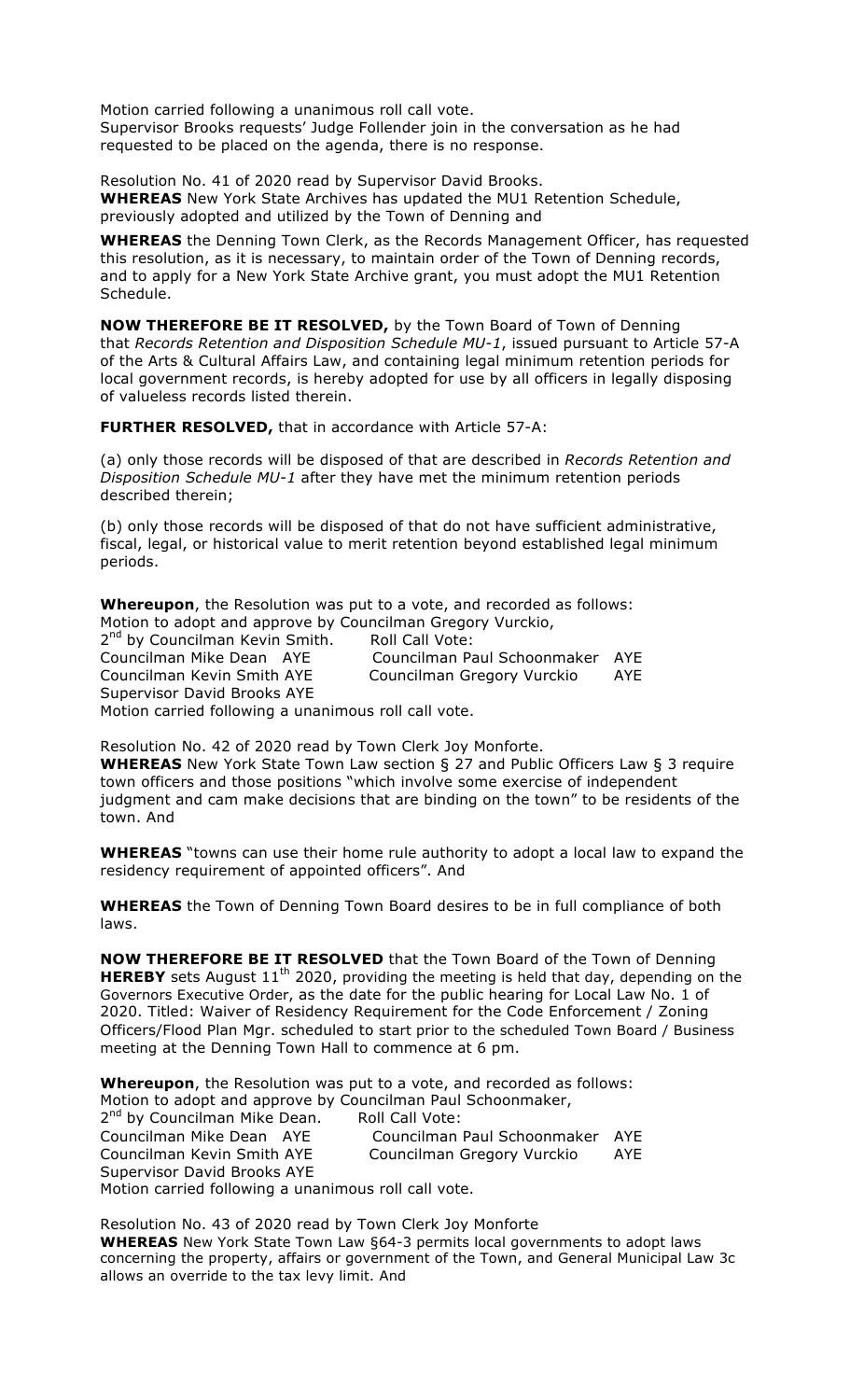**WHEREAS** the Tax Override Law is a budgetary tool authorized and mandated for use by New York State, And

**WHEREAS** the Town of Denning Town Board intends to keep its financial obligations.

**NOW THEREFORE BE IT RESOLVED** that the Town of Denning Town Board **HEREBY** approves Resolution No. 43 of 2020 formally introducing Proposed Local Law No. 2 of 2020, Titled: Tax Levy Limit Override.

**BE IT FURTHER RESOLVED** that a Public Hearing be held on Tuesday, August 11<sup>th</sup>, 2020, providing the meeting is held that day, depending on the Governors Executive Order, prior to the start of the regularly scheduled Town Board / Business meeting at the Denning Town Hall to commence at 6 pm.

**Whereupon**, the Resolution was put to a vote, and recorded as follows: Motion to adopt and approve by Councilman Paul Schoonmaker,

2<sup>nd</sup> by Councilman Kevin Smith. Roll Call Vote: Councilman Mike Dean AYE Councilman Paul Schoonmaker AYE Councilman Kevin Smith AYE Councilman Gregory Vurckio AYE Supervisor David Brooks AYE Motion carried following a unanimous roll call vote.

Resolution No. 44 of 2020 read by Supervisor Brooks, he gives the background and explanation of the accounting purposes, accounting requirements and the fiscal responsibility of the resolution.

**WHEREAS** New York State Town Law § section 113 Authorizes the Town Board, by resolution, to transfer surplus monies, contingent appropriations and unexpended balances. And

**WHEREAS** the the Town of Denning had previously created the Claryville Community Septic Maintenance District which is in need of the necessary budget code and the budget line is in need of a fiscal transfer.

**NOW THEREFORE BE IT RESOLVED** that the Town of Denning Town Board **HEREBY**  authorizes the Supervisor to perform the following Codes Appropriation for the year 2020, for SAID District.

To increase Revenue A3990 Sewer Capital Project and to increase Expense A8130.2 Sewage Treatment and Disposal, Capital Outlay in the amount of \$\$148,268.75

**NOW THEREFORE BE IT FURTHER RESOLVED "**the balance of appropriations which are not encumbered lapse at the close of the fiscal year, except that an appropriations for the capital purpose continues in force until the purpose for which it was made has been accomplished or abandoned." per New York State Law § 111.

**Whereupon**, the Resolution was put to a vote, and recorded as follows: Motion to adopt and approve by Councilman Gregory Vurckio,

2<sup>nd</sup> by Councilman Mike Dean. Roll Call Vote:<br>Councilman Mike Dean AYE Councilman Supervisor David Brooks AYE Motion carried following a unanimous roll call vote.

Councilman Paul Schoonmaker AYE Councilman Kevin Smith AYE Councilman Gregory Vurckio AYE

- Supervisor Comments: • Supervisor Brooks informs the Town Board, the check to settle the 2020 Tax Warrant has been received from Ulster County, and the Town has been made "whole".
	- No Parking signage, installed at Biscuit Brook.
	- Supervisor Brooks informs the Board, he is again, pushing to close the Blue Hole, as it is uncontrollable again, with huge masses of people, trash, traffic and people in the stream, all the way, to the lower field.
	- The stream stewards are doing a good job but are telling people to come back during the week when no permit is needed, there is also no one on duty there during the week, to count the amount of people.
	- NYS has stopped over time, and the lack of personnel is an issue.
	- He expects emergency rules and regs to be issued this week but as always he is trying to get coolers, food, and alcohol banned, as he and Councilman Vurckio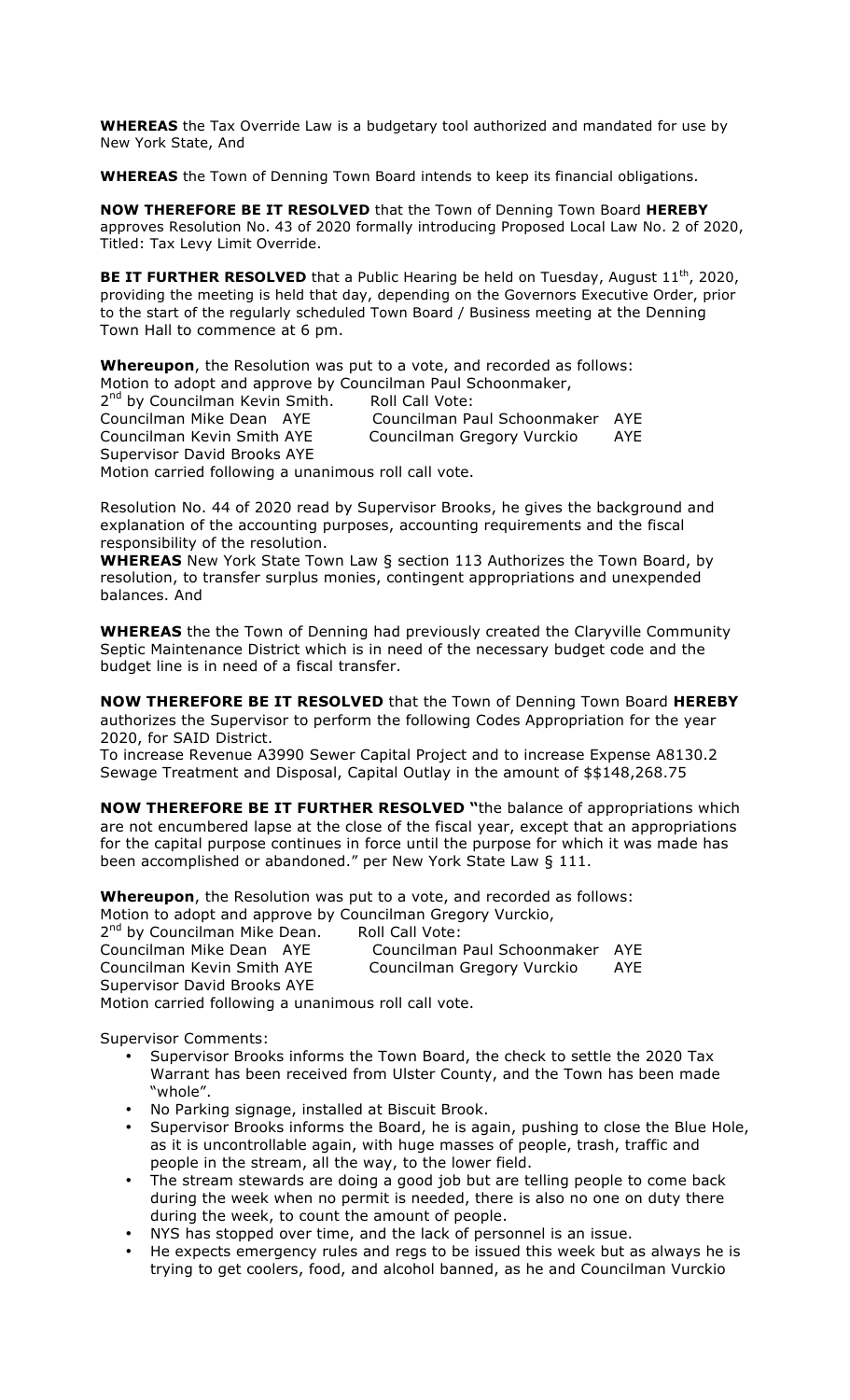have, in years past. There have been 3 vehicle accidents either coming from, to or near the Blue Hole in the past week.

- Councilman Schoonmaker inquires if there are any issues with the fire tower?
- Supervisor Brooks replies the porta potties have been removed, due to lack of payment. The fire tower committee has decided not to man the tower due to possible volunteer exposure to the virus.
- Councilman Schoonmaker opens a discussion on the NYS area on Claryville Road which is now a problem, for residents.
- Brief discussion follows. Supervisor David Brooks is meeting with Chris Matthews, the Town of Neversink Supervisor, along with other NYS officials for a resolution.
- Supervisor Brooks remarks it is a never ending battle with the DEC and DEP.
- Supervisor Brooks informs the Board he is trying to work with Spectrum for a build out in the areas that don't have broadband in Town, especially if school is to be online. Further commenting, we should get a break in our school taxes for that.
- Supervisor David Brooks thanks the "founding fathers" and the CWC for the funds CCWSD.
- Supervisor Brooks opens a brief discussion on the new parking lot and trail for the fire tower on Denning Road.
- Supervisor Brooks opens a discussion on his previous discussion with Judge Follender: the Judge wants a No Parking sign at Biscuit Brook, which has been done, he also wants a raise in salary for both; he the court clerk, which will be decided at budget time.
- Supervisor Brooks states he has concerns about the Town not receiving the AIM funding, if we do not, that is a \$95,000.00 hit. He further states, that due to our budgeting we are not in as bad of shape as other Towns, but he will not commit to raises and other budget issues yet.
- The Judge also wants a bus. In his, Supervisor Brooks, previous discussions with UC, they had suggested bundling with the Sullivan County bus system, however he preferred keeping the funds in UC, for revenue, sales tax, etc. He will push again when UCAT is running a full schedule.

Supervisor Brooks calls for Councilman Comments:

- $\triangleright$  Councilman Vurckio; Monday is the next CWT meeting and it will be held in the new building.
- $\triangleright$  Councilman Schoonmaker comments he commends Richard for his work, painting the R&R Center, he likes his enthusiasm.

Supervisor Brooks call for further Councilman comments, there is none

Supervisor Brooks call for any further comments, topics or questions? There is none.

Supervisor Brooks calls for public comment? There is none.

Supervisor Brooks requests a Motion to enter into Executive Session for Personnel Reasons at 10:47.

**Whereupon**, the Motion was moved by, put to a vote, and recorded as follows: Motion to adopt and approve by Councilman Mike Dean,  $2<sup>nd</sup>$  by Councilman Kevin Smith. And Call Vote:

 $2<sup>nd</sup>$  by Councilman Kevin Smith.

| $\sim$ by countminism iterm chinem. | 10011 CUII VULCI                |     |
|-------------------------------------|---------------------------------|-----|
| Councilman Mike Dean AYE            | Councilman Paul Schoonmaker AYE |     |
| Councilman Kevin Smith AYE          | Councilman Gregory Vurckio      | AYE |
| Supervisor David Brooks AYE         |                                 |     |
|                                     |                                 |     |

Motion carried following a unanimous roll call vote, following which Supervisor Brooks ends the conference call.